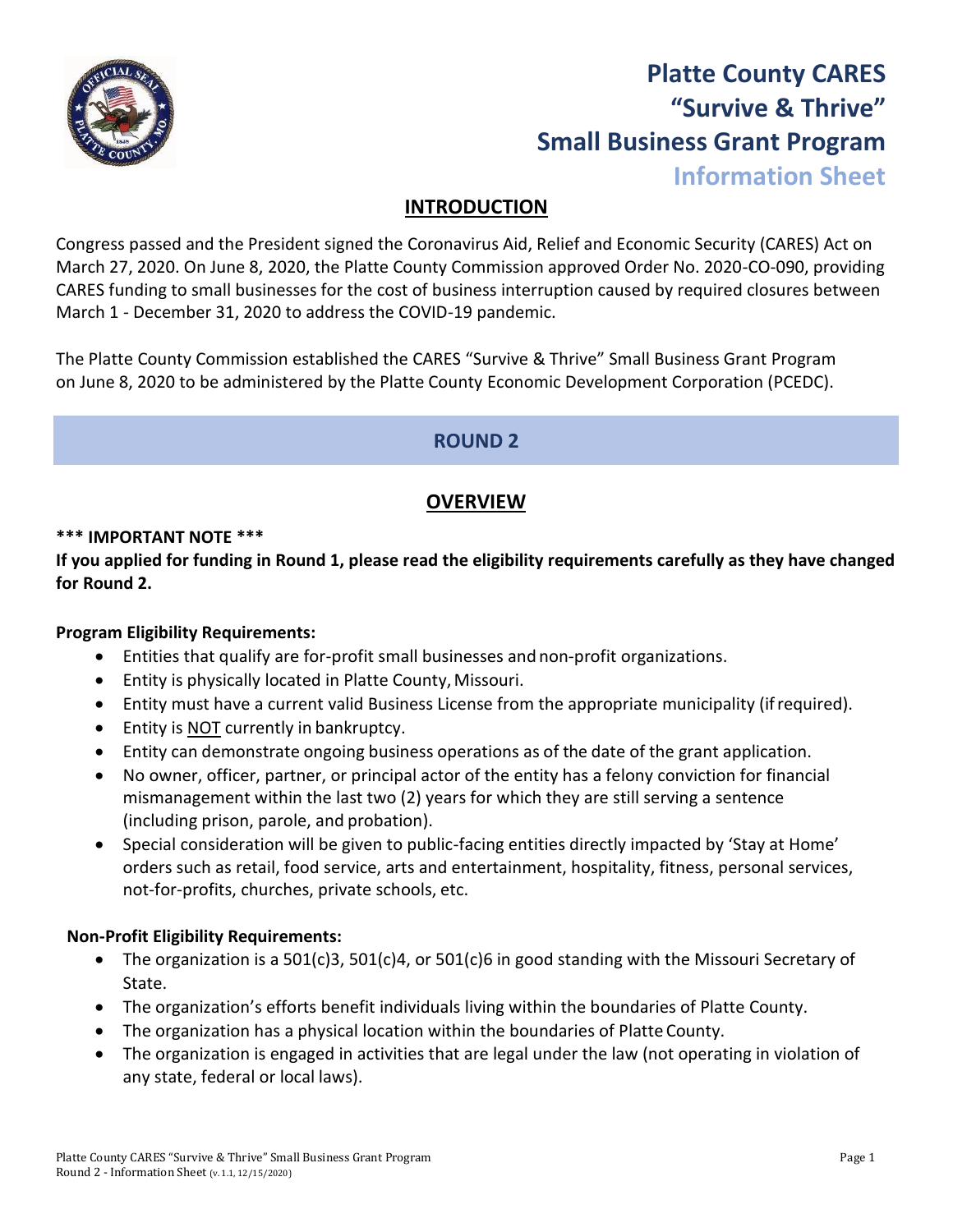# **Entities do not qualify if they are:**

- National or multi-national corporate-owned franchises. Corporately owned chains are not eligible for the grant unless the business is individually owned by a franchiseoperator.
- Entities or individuals whose primary revenue is generated from rental properties.

#### **Priority will be given to:**

- Entities that previously did NOT receive a grant award in Round 1.
- Entities with owners that are Platte County residents.
- Smaller, locally-owned entities.
- Entities that have been in operation since at least January 1, 2020.
- Entities that have NOT received any Federal COVID-19 related relief funding (e.g., Payroll Protection Program (PPP), Economic Injury Disaster Loan Emergency Advance, etc.).
- Entities or individuals who do NOT have current liens or fees owed to any municipality (county or city).
- Reimbursement for expenses related to necessary protective equipment (PPE) for employees and customers and for exterior/interior cleaning needed to keep facilities sanitized.

#### **Grant Award Amount Limits:**

• \$250,000 limit for total grant funding for any one business entity (Combined total award for Round 1 and Round 2).

#### **Timeline:**

- **December 15, 2020 –** Grant Application period begins
- **December 31, 2020 - Grant Application period ends at 11:59 p.m.**

#### **Final Payment on ALL Grants:**

• All grant awards for Round 1 and 2 will be issued on or before March 1, 2021.

#### **Expense Reimbursement Period:**

- For New Applicants: All expenses submitted for reimbursement must be incurred and documented for **March 1, 2020 through December 1, 2020**. A "New Applicant" is an applicant who did not receive a grant in Round 1.
- For Previous Applicants: Requesting new Round 2 Grants: All expenses submitted for reimbursement must be incurred and documented from **July 1, 2020 through December 1, 2020**. A "Previous Applicant" is an applicant who received a grant in Round 1.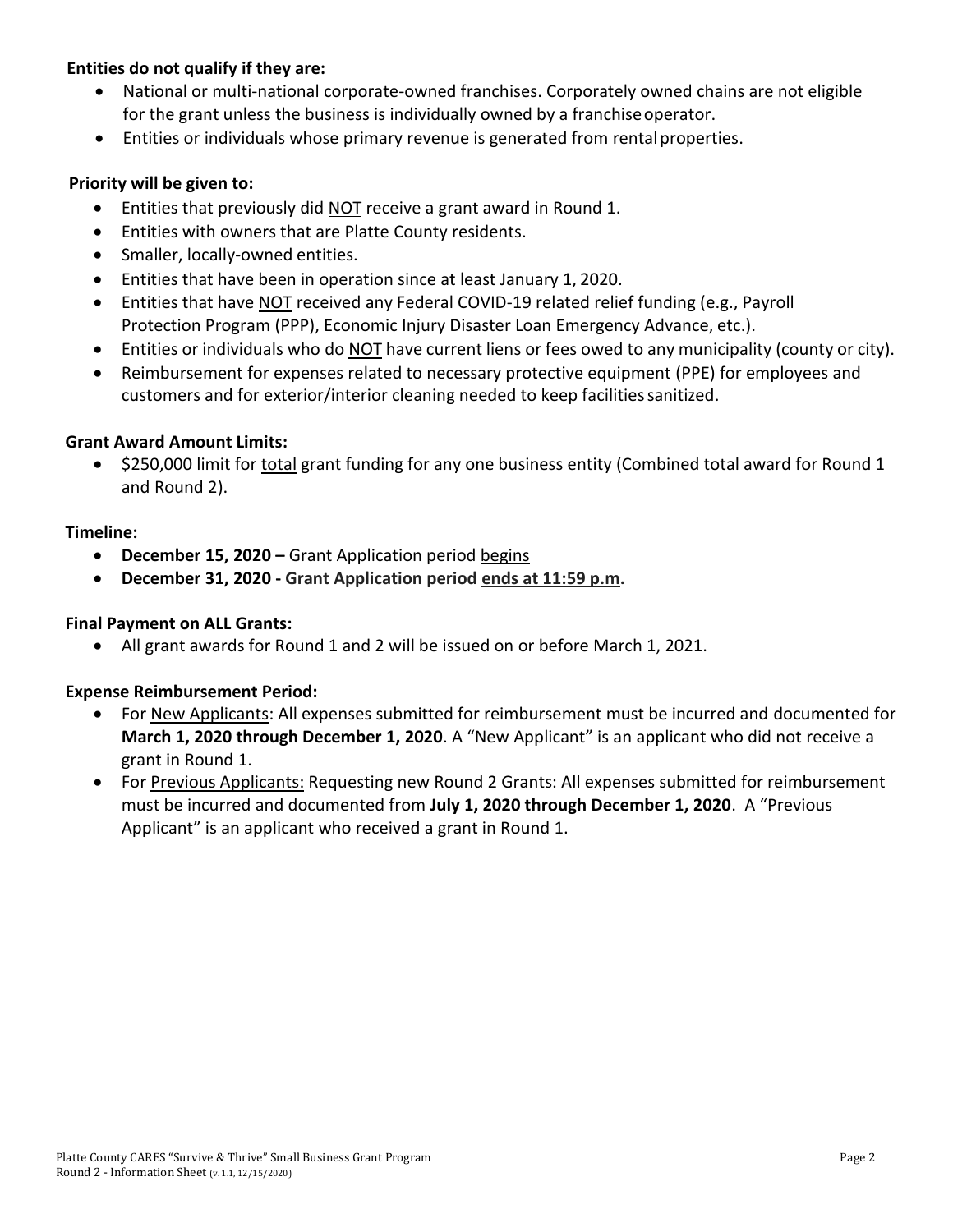## **Eligible Expenses for Reimbursement:**

The following are the only expenses reimbursable under the Round 2 "Survive" grant program:

For-Profit BRICK & MORTAR Business and Non-Profits Organizations (501(c)3, 501(c)4, or 501(c)6 only):

- Rent or mortgage interest payments for a single business location (including CAM common area maintenance).
- − Mortgage interest only.
- − Payroll and salary **(W-2 wages only).** Note: 1099 subcontractor payments are NOT eligible.
- − Utility costs for the business location, including only: Telephone, Internet, Cable, Water, Sewer, Electric, and Gas.
- − Purchase of Personal Protective Equipment (PPE) and other workplace improvements related to mitigating the spread of COVID-19. (i.e., hand sanitizer, masks, services procured for COVID-related deep cleaning).
- − Remote access equipment to allow employees to work safely from home. The purchase of this equipment must be related to promoting social distancing and mitigating the spread of COVID-19 and may include computers, software, and printers to enable telecommuting.

# For-Profit HOME-BASED Business:

- − Payroll and salary **(W-2 wages only)**. Note: 1099 subcontractor payments are NOT eligible.
- − Purchase of Personal Protective Equipment (PPE) and other workplace improvements related to mitigating the spread of COVID-19. (i.e., hand sanitizer, masks, services procured for COVID-related deep cleaning).

# **Ineligible Use of "SURVIVE" Grant Funds:**

- Repayment of any federal or state loan programs related to Coronavirus COVID-19 relieffunding.
- Expenses that have been or will be reimbursed under any federal program, such as the reimbursement by the federal government pursuant to the CARES Act of contributions by States to State unemployment funds.
- Damages covered by insurance or other third parties.
- Reimbursement to donors for donated items or services.
- Severance pay.
- Legal settlements.

# **Additional Information:**

- Grant award information as it relates to the name of entity, amount received, and completed application form is considered public information that can be published.
- Grant fund expenditures are subject to an audit at a future date.
- Platte County may request additional information, as necessary.
- These grant funds may be considered taxable income. Please contact your financial advisor for guidance.